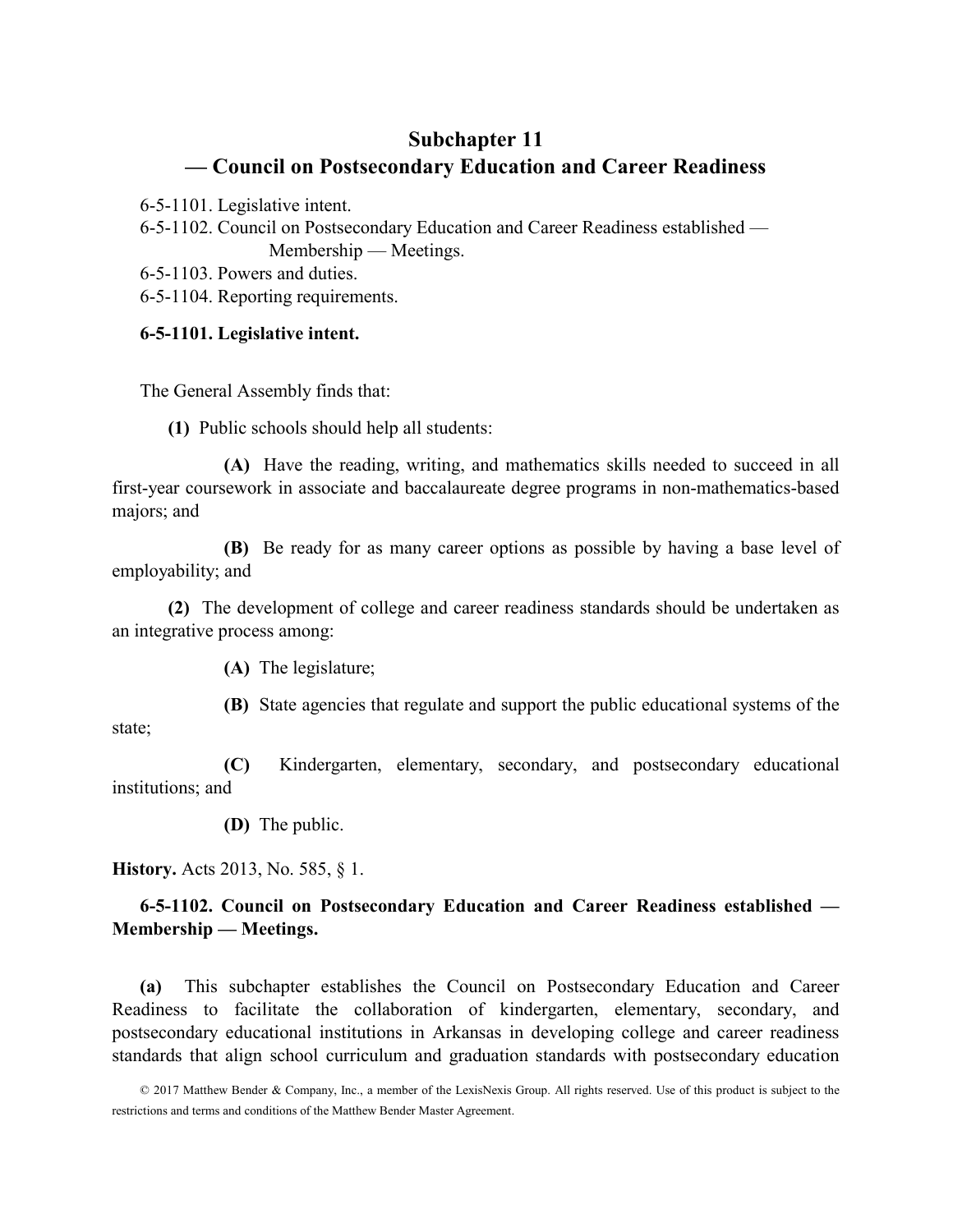requirements and business community expectations for employability.

(b) The council shall consist of eleven (11) members as follows:

(1) The Commissioner of Education or his or her designee;

(2) The Director of the Department of Higher Education or his or her designee;

(3) The Director of the Department of Career Education or his or her designee;

(4) The Executive Director of the Arkansas Economic Development Commission or his or her designee;

(5) The Director of the Department of Workforce Services or his or her designee;

(6) A president or chancellor of an Arkansas four-year institution of higher education or his or her designee, appointed annually by the Director of the Department of Higher Education;

(7) The Executive Director of the Arkansas Association of Educational Administrators or his or her designee;

(8) The Executive Director of Arkansas Community Colleges or his or her designee;

(9) The Executive Director of the Arkansas Education Association or his or her designee;

(10) The Executive Director of the Arkansas School Boards Association or his or her designee; and

(11) The President of the Arkansas State Chamber of Commerce and the Associated Industries of Arkansas or his or her designee.

(c)(1) The Commissioner of Education or his or her designee shall call the first meeting of the council and serve as chair for the first meeting.

(2) The first meeting shall occur within thirty (30) days of the effective date of this subchapter.

(d) At the first meeting of the council and annually thereafter, the voting members of the council shall elect one (1) member to serve as chair for one (1) year.

(e)(1) All members are voting members except the chair, who may vote only to break a tie vote.

(2) A majority of the members shall constitute a quorum for the transaction of business.

(f) The council shall meet at least three (3) times in a calendar year.

(g) The Department of Education, Department of Higher Education, and Department of Career Education, alternating each year, shall provide meeting space and staff for the council.

<sup>© 2017</sup> Matthew Bender & Company, Inc., a member of the LexisNexis Group. All rights reserved. Use of this product is subject to the restrictions and terms and conditions of the Matthew Bender Master Agreement.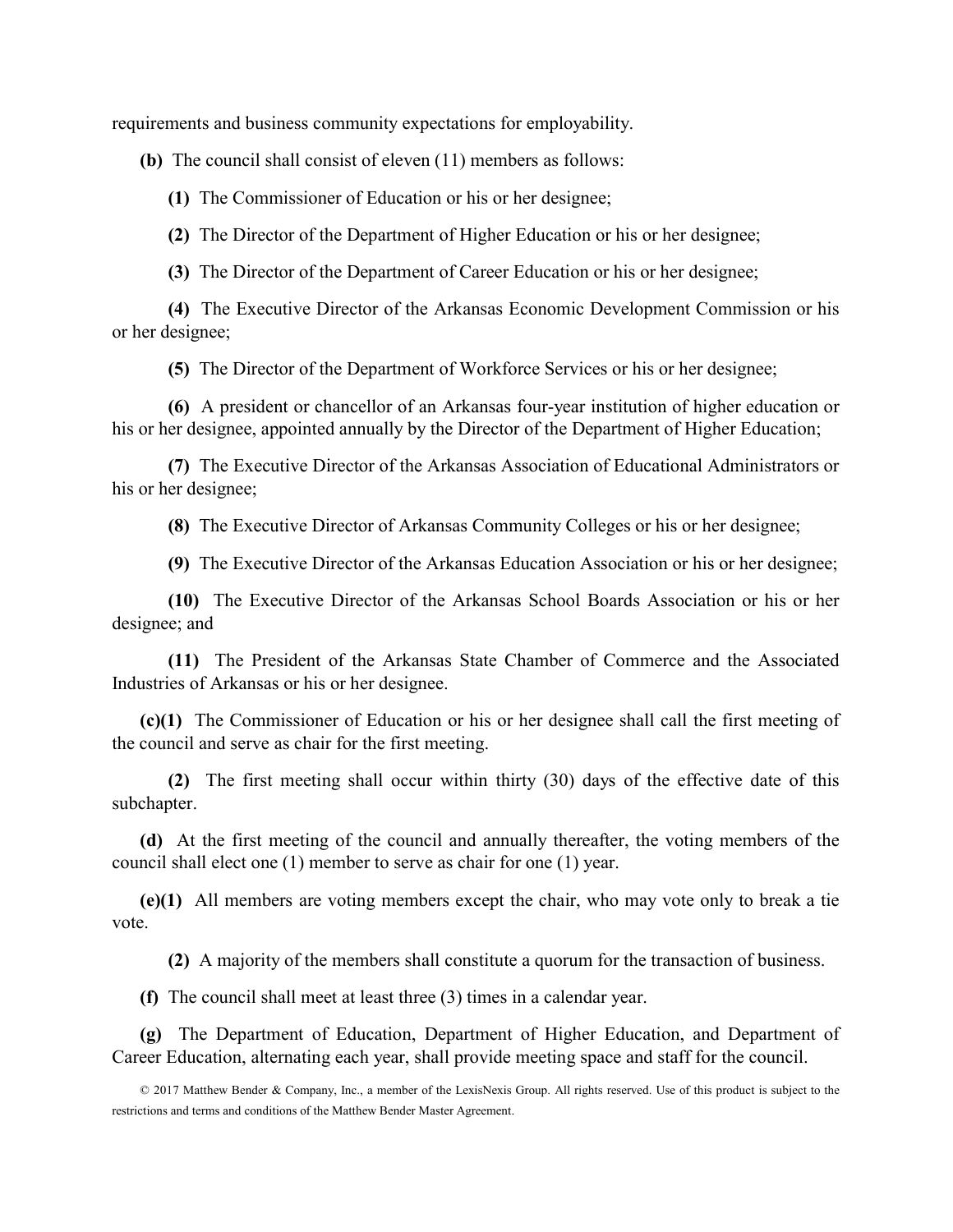(h) Council members shall serve without pay and shall not receive expense reimbursement except from the agency or institution employing the member.

History. Acts 2013, No. 585, § 1; 2015 (1st Ex. Sess.), No. 7, § 67; 2015 (1st Ex. Sess.), No. 8, § 67.

A.C.R.C. Notes. Acts 2015 (1st Ex. Sess.), Nos. 7 and 8, § 62, provided:

"Transfer of the Arkansas Science and Technology Authority.

"(a)(1) The Arkansas Science and Technology Authority is transferred to the Arkansas Economic Development Commission by a type 2 transfer under § 25-2-105.

"(2) For the purposes of this act, the commission is the principal department under Acts 1971, No. 38.

"(b) The statutory authority, powers, duties, functions, records, personnel, property, unexpended balances of appropriations, allocations, and other funds, including the functions of budgeting or purchasing, of the authority are transferred to the commission, except as specified in this act.

"(c) The prescribed powers, duties, and functions, including rulemaking, regulation, and licensing; promulgation of rules, rates, regulations, and standards; and the rendering of findings, orders, and adjudication of the authority are transferred to the executive director of the commission, except as specified in this act.

"(d) The members of the Board of Directors of the Arkansas Science and Technology Authority, and their successors, shall continue to be selected in the manner and serve for the terms provided by the statutes applicable to the board except as specified in this act."

Amendments. The 2015 amendment by Acts 2015 (1st Ex. Sess.), Nos. 7 and 8 substituted "eleven (11)" for "twelve (12)" in the introductory language of (b); inserted "Executive" in (b)(4); and deleted former (b)(5) and redesignated the remaining subdivisions accordingly.

#### 6-5-1103. Powers and duties.

(a) The Council on Postsecondary Education and Career Readiness shall:

(1) Develop a unified strategy to:

(A) Reduce remediation rates among high school graduates entering postsecondary education by at least fifty percent (50%) by the year 2020; and

(B) Increase postsecondary graduation and completion rates;

(2)(A) Support college and career readiness standards that:

 (i) Require higher performance levels than those currently required for high school graduation; and

© 2017 Matthew Bender & Company, Inc., a member of the LexisNexis Group. All rights reserved. Use of this product is subject to the restrictions and terms and conditions of the Matthew Bender Master Agreement.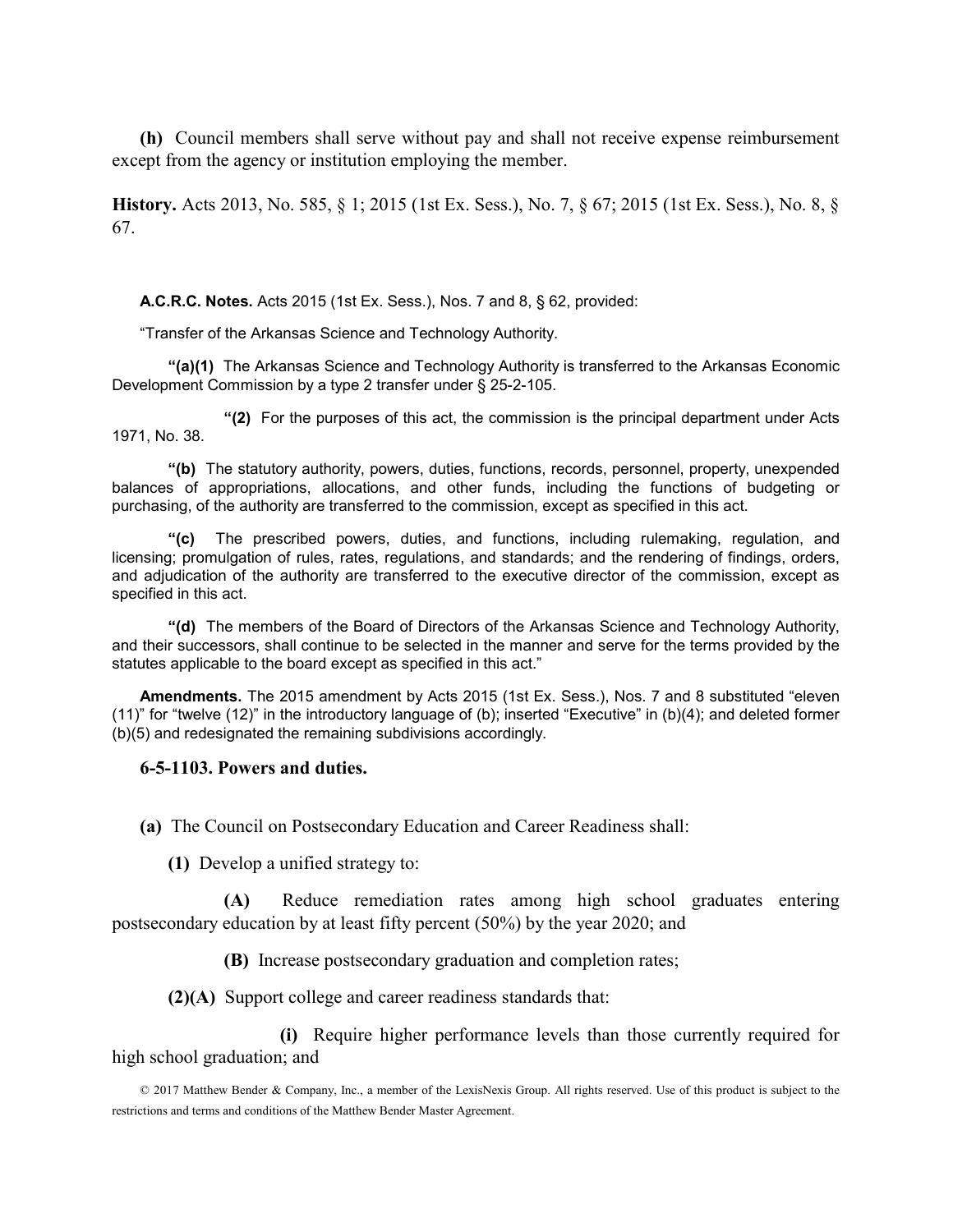(ii) Promote accelerated learning opportunities, including without limitation Advanced Placement courses, concurrent credit opportunities, and other accelerated opportunities with college or vocational-technical school assistance to ensure that all students have the skills to be successful in either employment or postsecondary education.

(B) College and career readiness standards shall be implemented with the understanding that until July 1, 2022, interim high school graduation standards may be used until the high school graduation standards adopted by the State Board of Education are equal to the college and career readiness standards;

(3) Develop a successful transition-to-work matrix that schools and students may use to help students develop employment skills;

(4) Develop guidelines for secondary school intervention programs and transitional courses;

(5) Develop guidelines for professional development for teachers of transitional courses and opportunities for collaboration among high school, vocational-technical school, and college faculty to ensure that transitional courses target gaps in students' college and career readiness skills; and

(6) Provide the reports required under this subchapter.

(b)(1) The council shall establish working groups of its members, or staff of the agencies or institutions employing the members, to direct the planning process and strategic implementation of its plans.

(2) The working groups shall:

(A) Develop goals and action plans;

(B) Identify resources; and

(C) Determine expected outcomes to measure for each strategy promoting college and career readiness and postsecondary completion.

History. Acts 2013, No. 585, § 1.

### 6-5-1104. Reporting requirements.

(a) By June 30, 2014, the Council on Postsecondary Education and Career Readiness shall:

(1) Develop a written plan to reduce remediation rates and increase postsecondary graduation rates, including without limitation:

<sup>© 2017</sup> Matthew Bender & Company, Inc., a member of the LexisNexis Group. All rights reserved. Use of this product is subject to the restrictions and terms and conditions of the Matthew Bender Master Agreement.